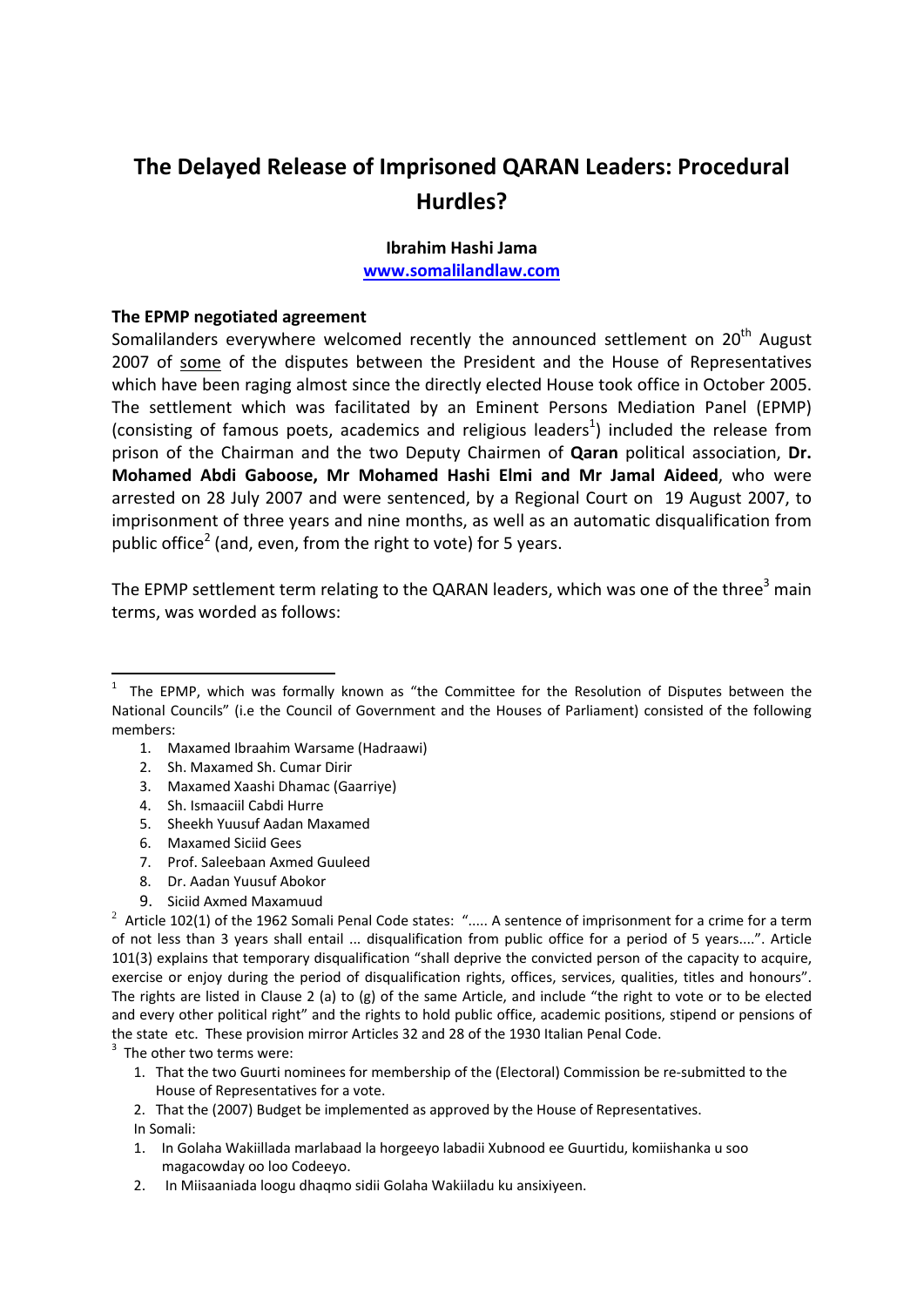"3. That the three imprisoned politicians be released, their political rights and freedoms be restored and that matters which they raised are considered by others<sup>4</sup> whilst they are free. It is incumbent on them that they must not undertake any campaigns which would harm the public order." In Somali:

"*3. in saddexdii siyaasi ee la xidhay la sii daayo, xorriyadoodii siyaasadeedna la siiyo, arrinka ay ku doodayaana lala eego, iyagoo debeda jooga. Waxaa iyagana lagga rabaa inanay gelin abaabul nabadgelyada wax yeela."*

The House of Representatives promptly fulfilled the settlement term addressed to it (i.e the first of the main three terms, which related to the disputed nominations to the National Electoral Commission<sup>5</sup>) and the EPMP then started expressing their concerns, in public interviews, about the delayed implementation of the terms which the President agreed to fulfil. The widespread concern about the continued imprisonment of the QARAN leaders was manifested in public demonstrations held in Hargeisa and Burao on 12 September 2007, which were promptly condemned by the Government as being illegal and politically motivated.

The EPMP members, in an interview on 7 September 2007, confirmed that they have asked the President to consider ways of releasing the QARAN leaders without the latter submitting requests for a pardon, but in a widely publicised interview, following the demonstrations, the President insisted, on 13 September 2007, that he will agree to a pardon on condition that the three leaders request it formally. The President repeated that he is prepared to pardon them but he knows no other way than for the leaders to petition for clemency. This same view was expressed by the Secretary General of the governing party and, in an unnecessarily confrontational interview, by the Deputy Minister of Justice. The QARAN leaders have already repeatedly stated that they have not committed any crimes and therefore do not seek any pardon, and in any case the Mediation process was conducted between the President and the House of Representatives, which considered the QARAN leaders' imprisonment as amounting to an issue of conflict between them and the Government.

# **A procedural hurdle?**

It has been over a month since the mediation agreement was announced, and despite the President's agreement that the QARAN leaders will be released, they are still in jail in Mandhera prison. Whatever the reasons for the delay in the release of the QARAN leaders are, the President's expressed difficulties appear to be based on the procedural issue as to how the release should be effected. Both the President<sup>6</sup> and his Deputy Justice Minister stated that there is no other "legal" way that the release could be done other than through a formal request for a pardon, whilst the EPMP and QARAN leaders argue that as the release

<sup>&</sup>lt;sup>4</sup> Including, presumably, the Government.<br><sup>5</sup> The House re-considered on 27 August 2007 the two Guurti nominees and rejected them again, and then considered their replacements on 3 September 2007 and endorsed their appointments with an overwhelming majority.

 $<sup>6</sup>$  For example, the President, in his BBC interview on 13 September 2007, stated that he knew no other way to</sup> release of the QARAN leaders unless they applied for a pardon (presumably under Article 255 of the CPC, above)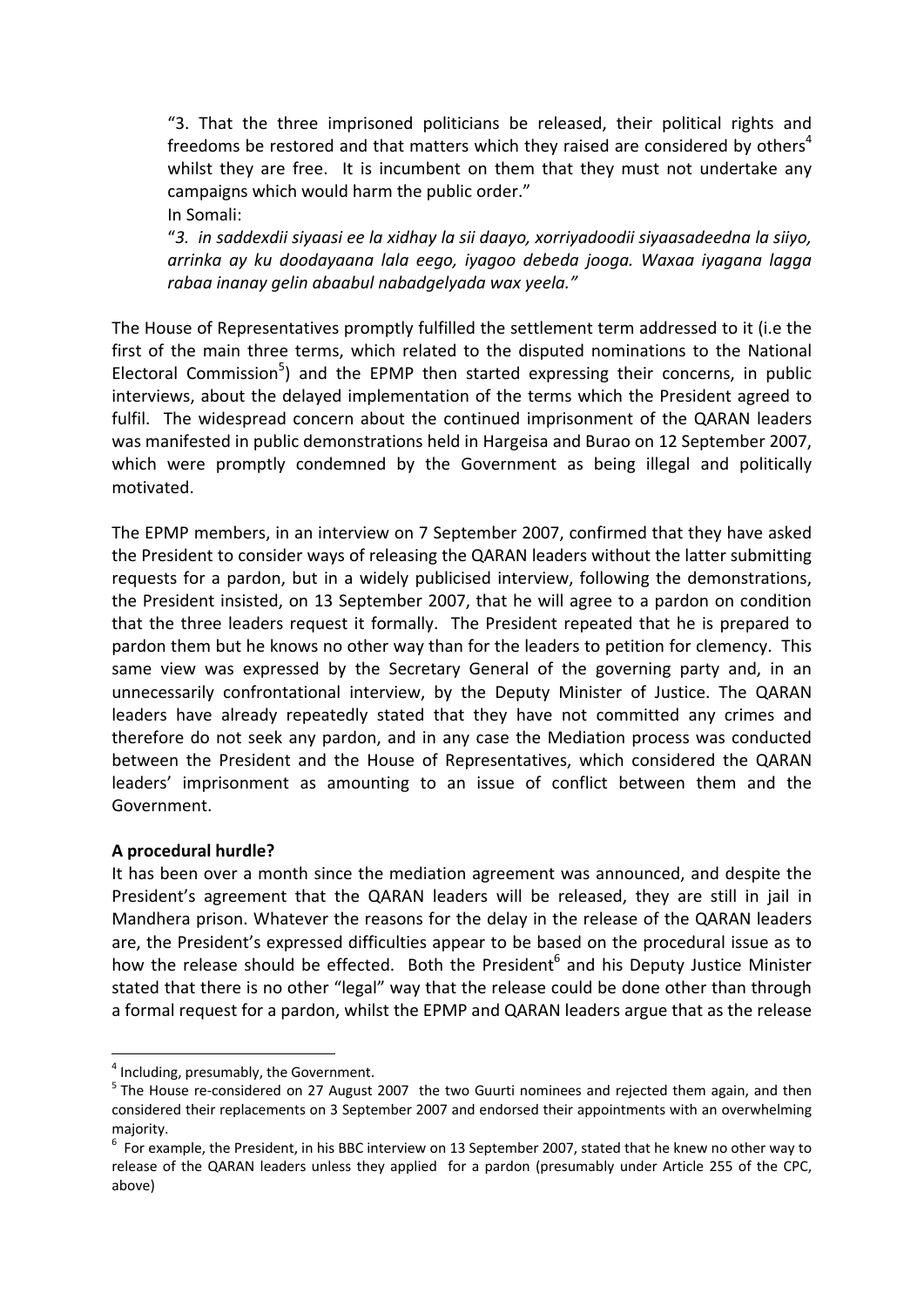has been agreed in principle, all that it needs is for the President to implement it by a decree. The President and his advisers appear to be relying on the procedural Article 255 of the 1963 Somali Criminal Procedure (CPC) which deals only with individual pardons requested by convicted prisoners and which states as follows:

"Measures relating to Pardon & Conditional Release

- 1. An appeal for pardon or for conditional release shall be addressed to the President of the Republic and sent to the Attorney General. The appeal shall be signed:
	- a) by the convicted person,
	- b) by a descendant, ascendant or spouse of the convicted person.
- 2. Pardon or conditional release shall be granted by decree of the President of the Republic, having heard the Minister of Grace & Justice and the Attorney General.
- 3. In so far as possible, the provisions of Article 254<sup>7</sup> shall apply with regard to the implementation of the decree."

As explained further below, neither indult, which is a type of impersonal "pardon" applying to all persons in a specific category, nor amnesty are covered by this procedural article, which is aimed at specific "personal" requests for pardons. In any case, amnesty is much wider than pardon in that it can cover not only persons convicted by courts, but also persons who have not even been charged with an offence.

Given the agreement, in principle, for the release of the QARAN leaders, I explore below the options, other than the Article 255 of the CPC route, which are open to the President if, as he has repeatedly stated, he still minded to fulfil his widely publicised declaration to release the imprisoned QARAN leaders.

## **Somaliland presidential powers**

Other than Article  $90(5)^8$  of the Somaliland Constitution which gives the President the power to exercise pardon and amnesty (*cafis iyo saamaxaadda,* in Somali), no other laws dealing with this matter have been passed by the Somaliland parliament. To understand the range of these powers, therefore, one needs to examine the provisions of the Somali Penal Code (1962) and the Somali Criminal Procedure Code (1963) which are both still in use in the Republic of Somaliland and which were the statutes<sup>9</sup> used in the case mounted against the the QARAN leaders. In turn, both of these Codes were linked to the 1960 Somali Republic

 $^7$  This Article confirms that after the offence and punishment becomes extinct (as a result of a pardon), the court shall declare it so.

<sup>&</sup>lt;sup>8</sup> "Article 90: The Powers of the President

The President is the Head of the nation and the state, and is the symbol of the unity of the citizens of the Republic of Somaliland. He is responsible for the care of the nation's resources, the protection of the peace, the advancement of the society and the proper conduct of the administration of the state. In order to fulfil these responsibilities, the President shall have following powers:

<sup>.......</sup>

<sup>5.</sup> Without prejudice to the principles of just retaliation (Qisas) and the limits under Islamic Sharia, **the exercise of pardon and amnesty**, and the grant of political asylum after consultation with the appropriate

bodies." <sup>9</sup> The charges against the three leaders were laid under Articles 231, 505 and 510 of the Penal Code.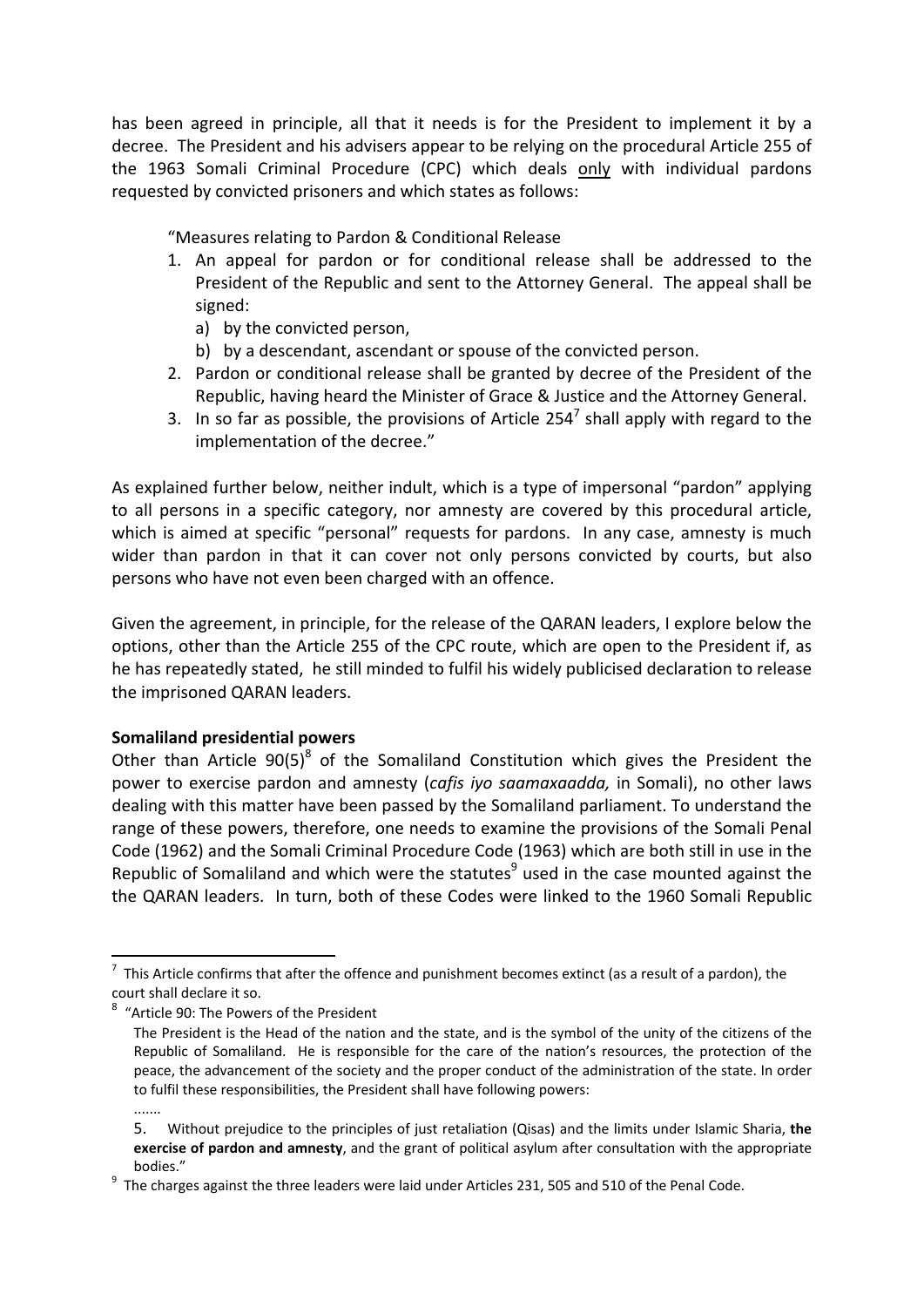Constitution<sup>10</sup> and an examination of all the three, as well international comparisons, will shed some light on the definition and legal effects of the concepts of "pardon and amnesty" in current Somaliland law.

Whilst the Arabic versions of the words "cafis iyo saamaxaad" are practically interchangeable, there would have been no need for the inclusion of both words in the Somaliland Constitution if they both meant the same. The fact that the two words have been used, and, in the light of the existing Somali law still in force in Somaliland, there are two concepts, which can be translated as "pardon" and "amnesty" that the Constitution is addressing. If that is not the case, and the Somaliland President has the power<sup>11</sup> to "pardon"only, but not the power to grant "amnesty", then the Somaliland Parliament will have to assume that power, which incidentally, in the 1960 Constitution laid with National Assembly $^{12}$ , although the latter could delegate it by law to the President, whilst the President was given the power to exercise "pardon"<sup>13</sup>. It should be noted, however that in presidential systems, like the US, where the Constitution<sup>14</sup> does not mention "amnesty", the power to pardon has been interpreted as including the power to grant amnesty<sup>15</sup> by presidential proclamation.

Broadly, as set out by a US court "Amnesty is the abolition and forgetfulness of the offence; pardon is forgiveness<sup>"16</sup>. Amnesty usually applies to offences whilst pardon applies to specific persons, or in the form of indult, to all persons in a specific category. Also in some countries, including the Somali Republic of 1960‐69, amnesty traditionally required a law

"Amnesty and Indult

<sup>13</sup> Article 75 of the Somali Republic Constitution 1960:

"Powers and Duties

…..

 $10$  It is no accident that many provisions of the "democratic" Somali Republic 1960 Constitution have been reflected in the Somaliland Constitution.<br><sup>11</sup> In view of Somaliland's history of dictatorial government (during the 70s and 80s) which the preamble to

the Constitution points out, Article 90, lists the powers of the President and limits them to those given to him by the Constitution and other laws. This therefore re-emphasises that Somaliland's presidential powers are based on the constitution and the law and not on a general prerogative or stewardship power. The preamble is a guide to the interpretation of the constitution and its call for vigilance against dictatorship means that the powers of the Presidency and the executive have to be interpreted narrowly and strictly within the provisions of the constitution and the laws. Note also that even the emergency and war making powers of the President are also circumscribed in Article 92.<br><sup>12</sup> See Article 64 of the Somali Republic Constitution 1960:

<sup>1.</sup> The power of granting amnesty and indult may be delegated to the President of the Republic by a law approved by the Assembly, by a two-third majority of the deputies.

<sup>2.</sup> Amnesty and indult may not be granted in respect of offences committed after the presentation of the draft law on the delegation of powers."

The President of the Republic shall exercise the functions conferred upon him by the Constitution and by law, in the legislative, executive and judicial fields. In addition, he shall:

c) grant pardon and commute sentences;"<br><sup>14</sup> The US Constitution (Article II, S.2) uses the phrase "reprieves and pardons for offenses against the US except in cases of impeachment", but this has been held to include full pardon, conditional pardon, commutation, remission, and reprieve.<br><sup>15</sup> President Carter, for example, proclaimed that all persons convicted of certain offences under the Selective

Service Act were to be unconditionally pardoned, and all pending cases closed.<br><sup>16</sup> *State v. Blalock*, 61 N.C. (Phil. Law) 242, 247 (1867).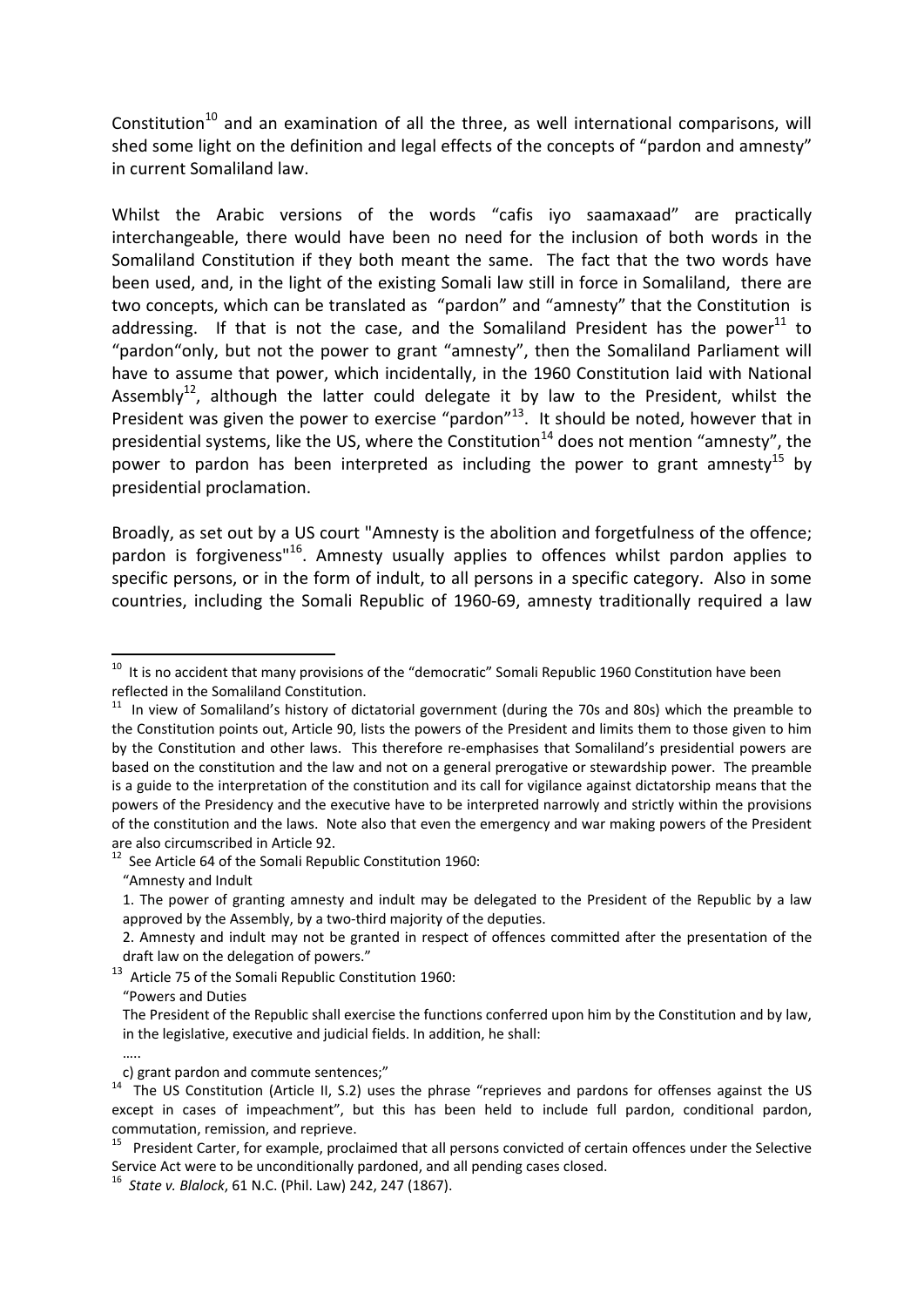passed by parliament, but some of Presidential systems (e.g the new Eastern European constitutions) assign both powers to the President<sup>17</sup>.

Following the Somali Republic Constitution and replicating, word for word, the Italian Penal Code (the Rocco Code), the 1962 Somali Penal Code deals with pardon and amnesty separately. Pardons are dealt with by Article 149 of the Penal Code which refers to "indult and pardon", the effect of which is that it

"shall constitute condonation, wholly or in part, of the punishment imposed or shall commute it to another punishment…"

"Indult" is a form of a "general pardon" which applies to all persons in a specific category, and hence is impersonal, whilst a "pardon" applies to a specific person, but neither extinguishes linked accessory penalties. A pardon (or an indult) under Article 149 of the Code, therefore, remits only in whole or in part the main punishment imposed (prison or fine etc), but UNLESS the decree provides it explicitly, it does not stop the accessory punishments, such as interdiction (disqualification) from public office, to which the QARAN leaders have been sentenced under the automatic, and in the light of modern human rights law, obsolete provision of Article  $102(1)^{18}$  of the Penal Code.

Amnesty is dealt with in the Somali Penal Code under Article 144. Unlike pardons, amnesty extinguishes the offence, as well as the punishment, including any linked accessory penalties, such as interdiction (disqualification) from public office. Amnesty is not just confined to cover criminal charges brought or to criminal convictions in respect of an offence, but it also covers the likely commission of the offence itself. Amnesty is often used for "political" offences and for securing reconciliation and peace.

There are no published procedures for the grant of pardon or amnesty by the Somaliland Presidents, but in the last few years both Presidents Egal and Rayale have exercised this power in connection with:

- 1. Individual pardons.
- 2. Indults or general pardons to groups of prisoners, sometimes, during  $Eid<sup>19</sup>$ , in which case, there were no pre-condition that the individual prisoners submit petitions under Article 255 of the CPC.
- 3. Amnesty<sup>20</sup> in respect of, for example, those Somaliland persons who attended the Arta Somalian Conference although there was an understandable condition

<sup>&</sup>lt;sup>17</sup> An example is the Moldava Constitution.

<sup>&</sup>lt;sup>18</sup> See footnote 2 above for the details of Article 102. Automatic blanket denial of voting rights to convicted persons have been held to be contrary to modern human rights – see, for example the the Canadian Supreme Court case of *Sauve v. Chief Electoral Officer of Canada* (1995) 132 DLR (4th) 136, and the ECHR decision of *Hirst v. United Kingdom (No.2)* of March 2004.<br><sup>19</sup> One of the last "indult" presidential decrees was on 09/02/2003 when 368 prisoners were offered an indult,

with the decree specifically excluding persons convicted of various listed offences.

<sup>&</sup>lt;sup>20</sup> One other main example of an amnesty in Somaliland, which predated the Constitution, is the one agreed between the Somaliland communities at the Burao 1991 Grand Conference.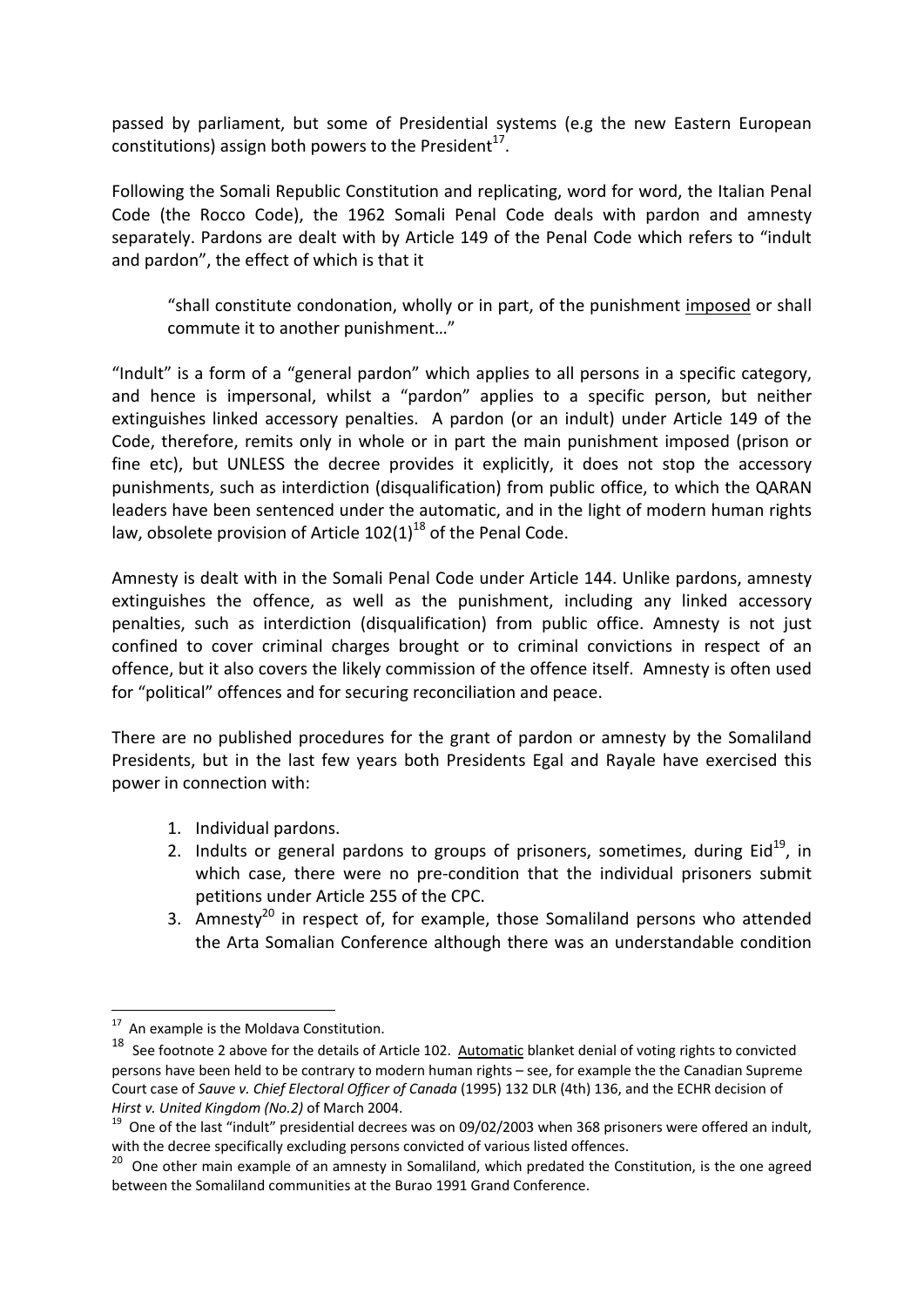that such persons must first return to Somaliland and request the amnesty formally, as an indication of their allegiance to Somaliland.

In practice, it is the only the first category of individual or personal pardons that the procedures for petitions under Article 255 of the CPC is relevant.

# **The procedural alternatives to an Article 255 (CPC) pardon**

In short, unless President Rayale and his legal advisers believe that he has no power to grant an "amnesty", in which case this power will now lie with the Parliament, there are two alternatives to individual and personal pardons and these are a general pardon (indult) or an amnesty.

QARAN's case does have many of the hallmarks of an issue that is suitable for an amnesty, (or failing that a general pardon). The case:

- concerns a national political and constitutional issue, which was accepted as such by the House of Representatives and explains why it ended up being seen as part of the subjects of dispute between the House of Representatives and the President;
- involves problems based on fundamental political rights and freedoms, the resolution of which are crucial to the onward advance of democracy in Somaliland;
- raises issues which go beyond QARAN and also affect the other declared political associations<sup>21</sup> and those waiting in the wings, which are vying for possible participation in the forthcoming local elections in December 2007; and
- is likely to affect public order and peace if the continued imprisonment of the QARAN leaders lasts and the underlying issues remain unresolved.

An amnesty which covers not just the QARAN leaders, but also all those who were engaged in setting up the new political associations declared this year readiness for the local government elections in December 2007 will ensure that a line is drawn under what has happened so far and will, as set out in the EPMP agreement then allow time for a serious national discussion the constitutional position in respect of the issues raised by QARAN and others and the other new associations that have, so far, been declared.

Should the President and his legal advisers feel that he has no power to issue an amnesty, the same result can be achieved by the a presidential decree providing an indult (general pardon) in the same format, but adding, for the avoidance of doubt, that the indult also includes all accessory penalties imposed in any relevant conviction. The draft presidential decree (set out in the attached appendix in Somali) therefore includes references to both an amnesty and an indult, as a belt and braces approach which has indeed been the approach adopted in an "indult" presidential decree on Eid 2003, on which this draft is based. This draft presidential decree covers:

a) only the new political associations declared so far during 2007; and

 $21$  QARAN was declared on 5 April 2007. Although it is not clear how substantive their support was, a political association called Badbaado was declared on 27 June 2007 and another one called Gude Gude was declared on 25 July 2007.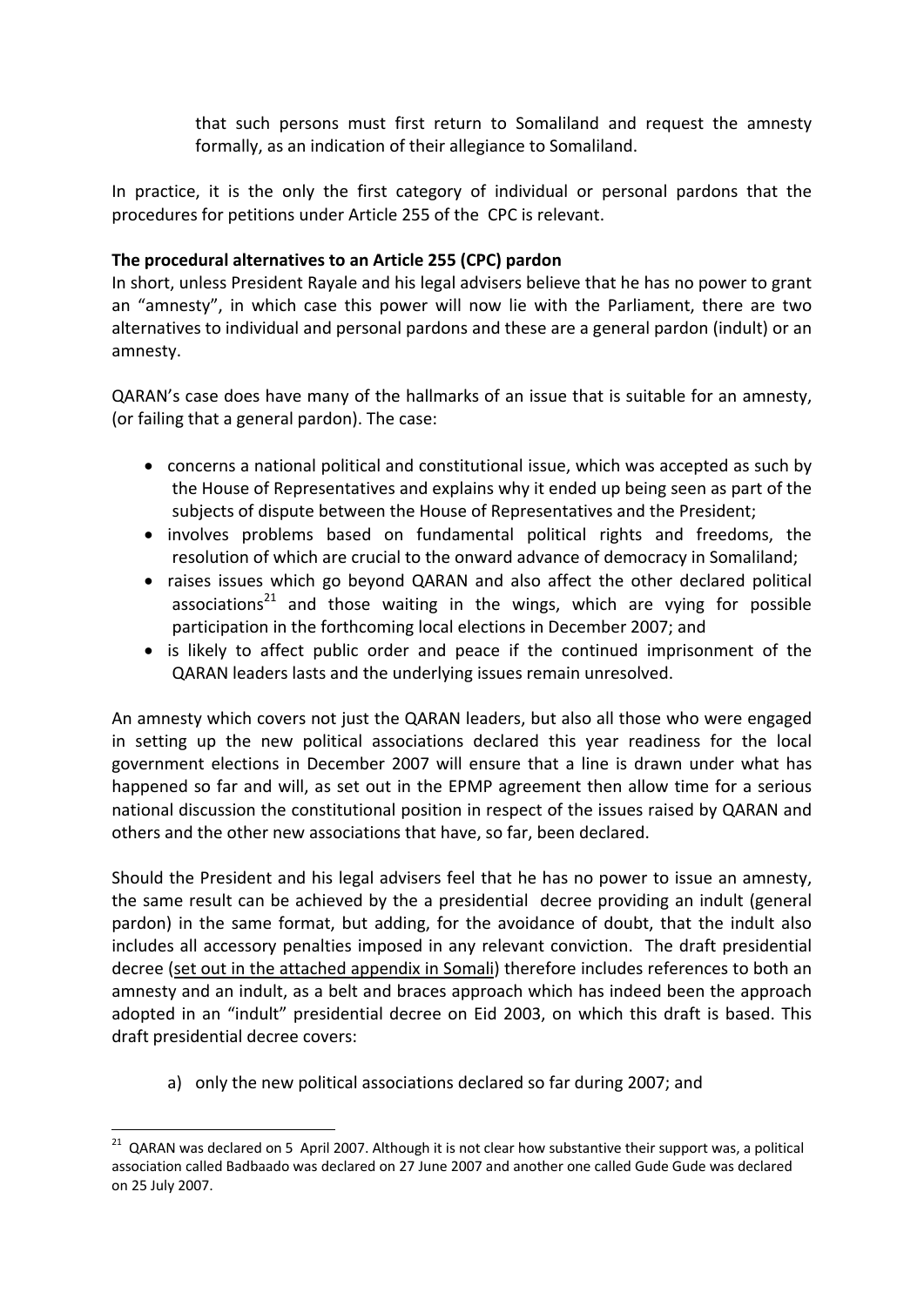- b) is confined to any possible offences, charges or convictions under the Penal Code (and not civil matters) relating to all aspects of the formation, organisation, meetings, assembly, publicity etc of the new political associations in 2007 and up to the date of the amnesty/general pardon decree;
- c) makes clear, for the avoidance of doubt, that all the accessory penalties of anyone convicted by court in respect of this matter, as well as the main punishment, are covered by decree;
- d) exhorts all such associations, persons to safeguard the public order, as agreed in the EPMP agreement; and
- e) comes into effect on the date of its signature by the President.

# **Final comments**

I have heard yet no substantive reasons why the agreed release of the QARAN leaders should not be implemented, and I have addressed the Article 255 CPC point in this article. It is my fervent hope, and that of many Somalilanders, that the delays in the already agreed release of the QARAN leaders have indeed been due to procedural issues only and that the goodwill shown by the President and the House in reaching the EPMP agreement, in the first place, will hopefully come through. The nation (and those of us living abroad) was elated by the successful conclusion of the EPMP agreement on 20 August 2007, which came after the so many false previous dawns promised by the "turxaan‐bixin" exercise in 2005 and would urge the President not to let this specific EPMP agreement term fall by the wayside. Whatever political concerns there may be about other EPMP terms relating to the 2007 budget and other constitutional issues, this one concerns the liberties of three citizens who have already been in prison since July 2007. As their release has already been agreed, in principle, surely arguments about procedural matters should not continue to delay their release, especially in this month of Ramadan.

## **APPENDIX: DRAFT Presidential Decree based on Previous "General" Pardon Decrees**

## **Madaxweynaha Jamhuuriyadda Somaliland:**

| Markuu arkay:      | Qodobka 90aad, xubintiisa 5aad ee Distoorka Jamhuuriyadda<br>Somaliland oo ku saabsan awoodaha Madaxweynaha ee Cafiska iyo<br>Samaaxaada;                                     |
|--------------------|-------------------------------------------------------------------------------------------------------------------------------------------------------------------------------|
| Markuu arkay:      | Qodobka Qodobka 149aad ee Xeerka Cigaabta Guud oo ku saabsan<br>Cafiska Guud iyo kan gaarka iyo Qodobka 144aad ee Xeerka Ciqaabta<br>Guud ee Ku saabsan Saamaxaada (Amnesty); |
| Markuu aqbalay:    | Soojeedintii uu ka agbalay Gudida Dhexdhexaadinta Golayaasha<br>Qaranka;                                                                                                      |
| Markuu tixgeliyey: | In ay haboon tahay in la sameeyo saamaxaad ama cafis guud si loo<br>afjaro arrimihii muranku ka jiray;                                                                        |